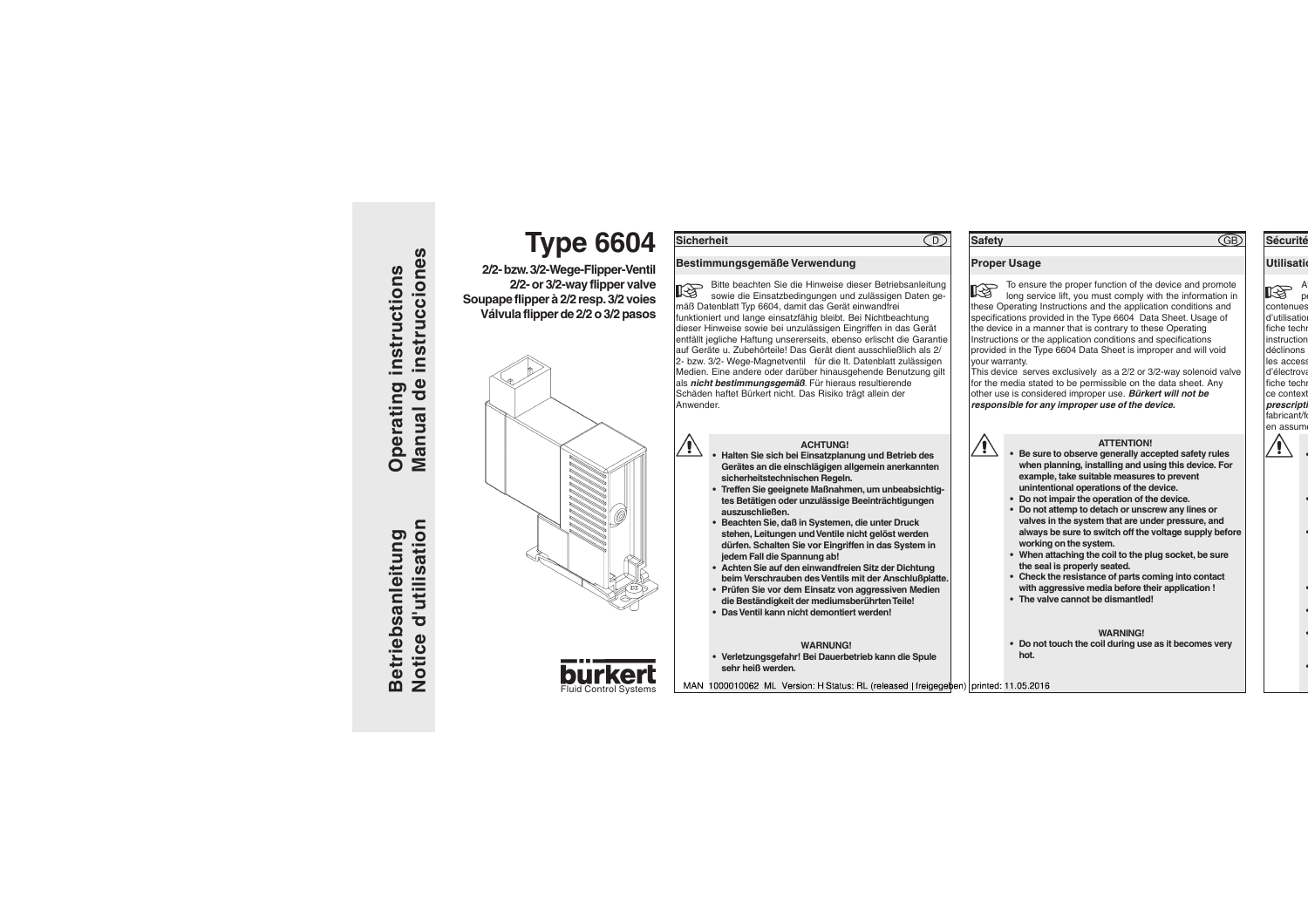### **Sécurité**

## **Utilisation conforme aux prescriptions**

Afin que l'appareil puisse fonctionner parfaitement et **IS** pendant longtemps, veuillez observer les instructions contenues dans cette notice d'utilisation ainsi que les conditions d'utilisation et les données admissibles mentionnées dans la fiche technique du type 6604. En cas d'inobservation de ces instructions et d'interventions non autorisées dans l'appareil, nous déclinons toute responsabilité et la garantie couvrant l'appareil et les accessoires s'éteint! L'appareil sert uniquement d'électrovanne 2/2 resp. 3/2 voies pour les fluides admis selon la fiche technique. Une autre utilisation ou une utilisation excédant ce contexte sera considérée comme **non conforme aux prescriptions**. Pour les dommages qui en résulteraient, le fabricant/fournisseur décline toute responsabilité. L'utilisateur seul en assume le risque.

∕≬\

# **ATTENTION!**

- **• Pour la planification de l'utilisation et l'exploitation de l'appareil, veuillez vous en tenir aux règles applicables et généralement reconnues en matière de technique de sécurité.**
- **• Prenez les mesures nécessaires pour exclure tout actionnement involontaire ou des altérations inadmissibles.**
- **• Notez qu'il n'est pas permis de desserrer des conduites ou des vannes se trouvant sous pression dans des systèmes! Avant d'intervenir dans le système, coupez l'alimentation électrique dans tous les cas!**
- **• Veillez à ce que le joint repose parfaitement lorsque vous visserez la bobine avec le connecteur.**
- **• Vérifiez avant l'utilisation de fluide corrosifs la résistance des par-ties en contact avec le fluide!**
- **• La vanne ne peut pas être démontée!**

### **AVERTISSEMENT!**

**• Risque de blessure! En cas de fonctionnement permanent, la bobine peut devenir très chaude.**

## **Seguridad**

Ţ

Œ

# **Utilización con arreglo a las disposiciones**

Se ruega observar las indicaciones contenidas en este Ma-**RAI** nual de instrucciones así como las condiciones de uso y datos admisibles con arreglo a la hoja de servicio Tipo 6604, de modo que el aparato funcione impecablemente y permanezca durante largo tiempo apto para el empleo. La inobservancia de estas indicaciones así como las intervenciones inadmisibles en el aparato suponen la declinación por nuestra parte de toda clase de responsabilidad, además de la extinción de la garantía de los aparatos y de las piezas de los accesorios. El aparato sirve exclusivamente como válvula magnética de 2/2 o 3/2 pasos para los medios autorizados según la hoja de datos. Cualquier otra utilización que vaya más ella **no será conforme a las disposiciones.** El fabricante / suministrador no es responsable de los daños que de ello pudieran resultar. El riesgo corresponde únicamente al usuario.

# **¡ATENCIÓN!**

Œ

- **• Para la planificación y operación del aparato ate-nerse a las correspondientes reglas generales y reconocidas de la técnica de seguridad.**
	- **• Tomar las medidas apropiadas para excluir accionamien-tos no intencionados o perjuicios inadmisibles; prestar atención a que en el caso de sistemas que se encuentren bajo presión no deben desconec-tarse conducciones y válvulas.**
	- **• Antes de proceder a intervenciones en el sistema desco-nectar siempre la tensión.**
	- **• Prestar atención al asiento impecable de la empaquetadura al atornillar la válvula con la caja de enchufe para aparatos eléctricos.**
	- **• Antes de la utilización de medios agresivos, compruebe la resistencia de las piezas que entran en contacto con el medio!**
	- **• La válvula no puede desmontarse!**

### **¡AVISO!**

**• ¡Peligro de lesiones! En estado de operación continua**

**la bobina puede ponerse muy caliente.**<br>MAN 1000010062 ML Version: H Status: RL (released | freigegeben) | printed: 11.05.2016

| T | Spannungsfreie Montage / Voltage-free assembly<br>Montage sans tension / Montaje libre de tensión |      |  |
|---|---------------------------------------------------------------------------------------------------|------|--|
|   |                                                                                                   | ातार |  |
| Q | Elektrischer Anschluß / Electrical connection<br>Raccordement électrique / Conexión eléctrica     |      |  |
|   |                                                                                                   |      |  |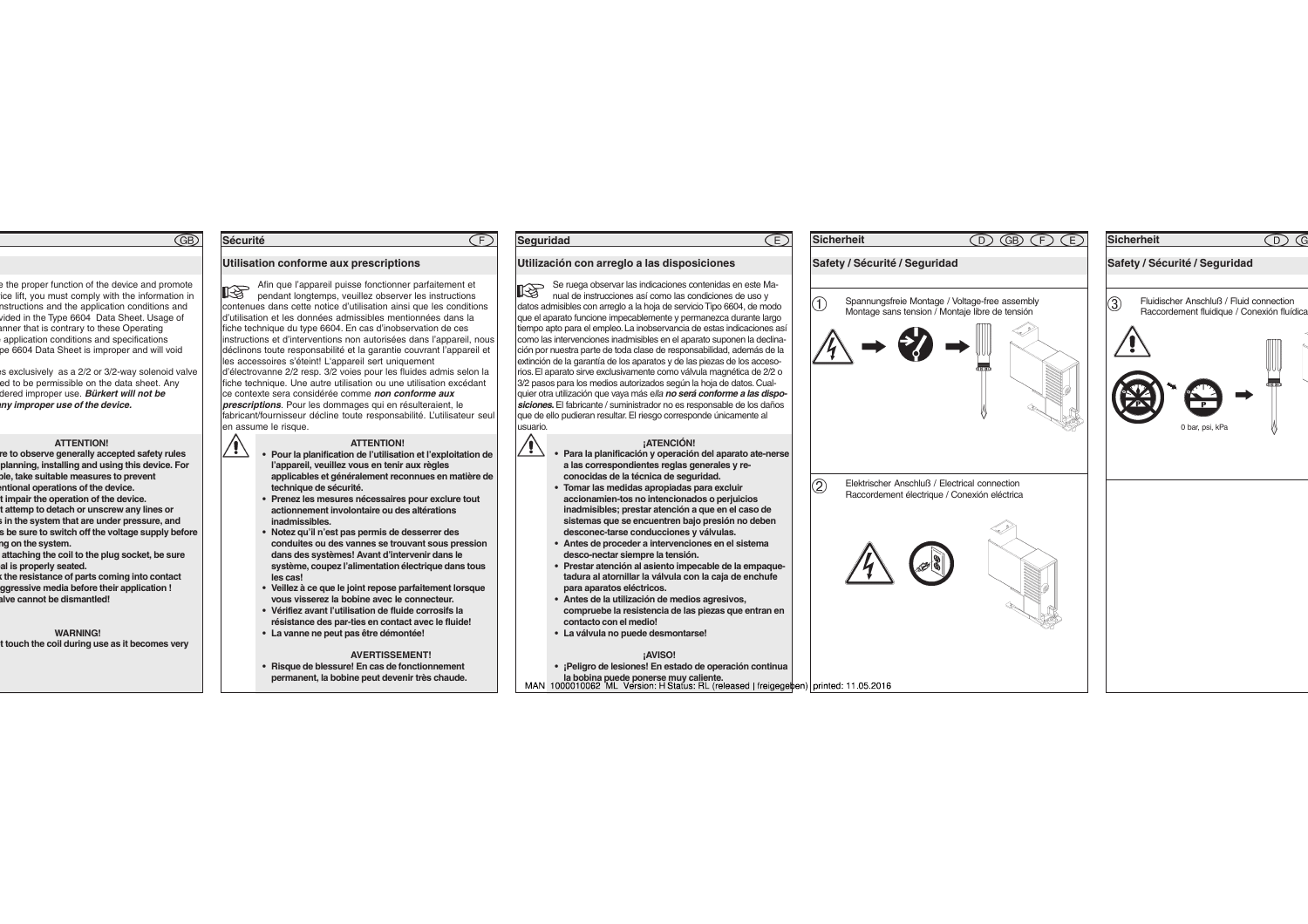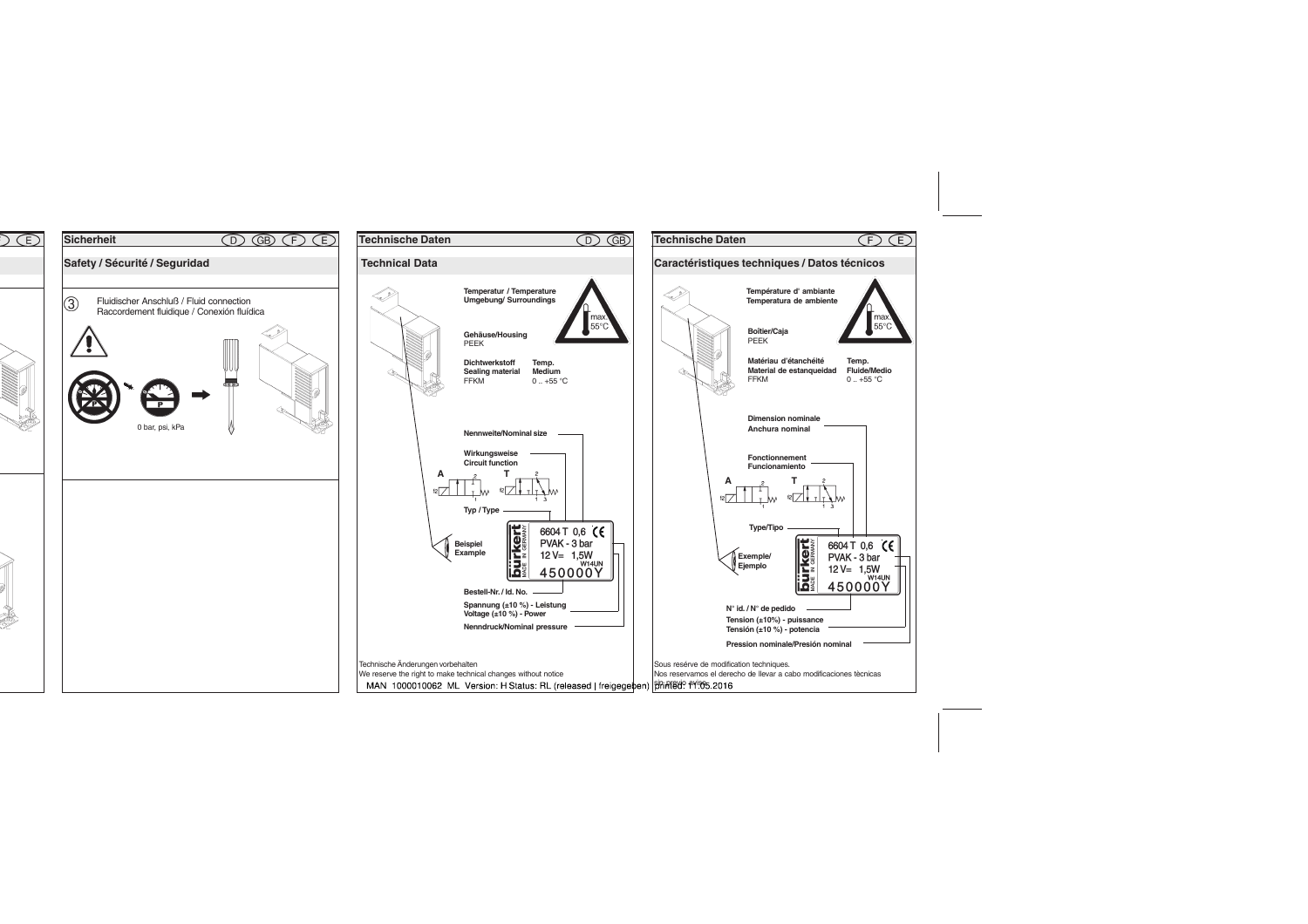### **Niederlassungen / Branch Offices**

# Contact addresses / Kontaktadressen

74653 Ingelfingen Dortmund Ph: (0 23 73) 96 81 - 0 Ph: (0 79 40) 10-111 Frankfurt Ph: (0 61 03) 94 14 - 0 **Germany / Deutschland / Allemange**  Bürkert Fluid Control System Saies Centre<br>Chr.-Bürkert-Str. 13-17 Tel. + 49 (0) 7940 - 10 91 111 Fax + 49 (0) 7940 - 10 91 448 Sales Centre D-74653 Ingelfingen

## **E-mail:** info@de.buerkert.com

# **Branchistan Branchistan Branchistan Branchistan Branchistan Branchistan Branchistan Branchistan Branchistan Branchistan Branchistan Branchistan Branchistan Branchistan Branchistan Branchistan Branchistan Branchistan Branc**

memational<br>Contact addresses can be found on the internet at: Die Kontaktadresses van de loand om die internet at.<br>Die Kontaktadressen finden Sie im Internet unter: Les adresses se trouvent sur internet sous :<br>Les adresses se trouvent sur internet sous : Les adresses se trouvent sur internet sous .<br>www.burkert.com Bürkert / Company / Locations

Operating Instructions 0512/15\_EU-ML\_00800593

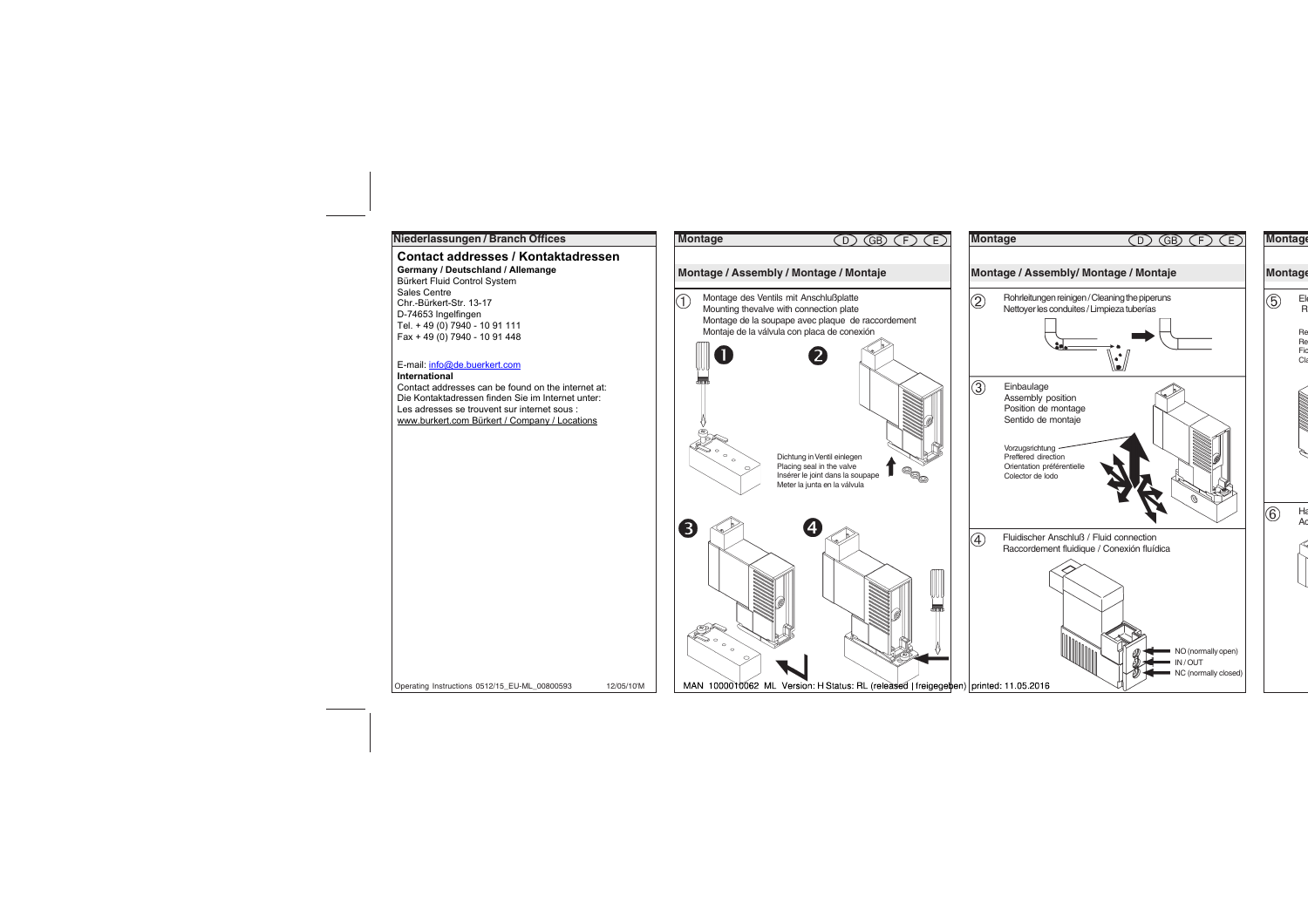

| Montage                                                                        | (D) (GB) (F) (E)                                                                                                               |                                                                                                    |  |  |
|--------------------------------------------------------------------------------|--------------------------------------------------------------------------------------------------------------------------------|----------------------------------------------------------------------------------------------------|--|--|
|                                                                                |                                                                                                                                |                                                                                                    |  |  |
| Montage / Assembly / Montage / Montaje                                         |                                                                                                                                |                                                                                                    |  |  |
|                                                                                | Impulsausführung / Pulsed model<br>Exécution à impulsions / La ejecución de impulso                                            |                                                                                                    |  |  |
| Note the polarity!                                                             | Achten Sie auf die Polarität!<br>Attention! Veiller à la connexion des bornes<br>¡ ATENCIÓN ¡ Observar la conexión de bornes ¡ |                                                                                                    |  |  |
| auf dem Deckel<br>on the cover<br>dans le couvercle                            | Polung / Polarity / La connexion des bornes<br>La conexión de bornes                                                           |                                                                                                    |  |  |
| sobre la tapa<br>Farbe / Color<br>Couleur / Color                              | "+"                                                                                                                            | . .                                                                                                |  |  |
| rot<br>red<br>rouge<br>rojo                                                    | Ventil wird geöffnet<br>The valve will be opened<br>La vanne est ouverte<br>La válvula se abre                                 | Ventil wird geschlossen<br>The valve will be closed<br>La vanne est fermée<br>La válvula se cierra |  |  |
| blau<br>blue<br>0 U<br>bleu<br>azul                                            | Ventil wird geschlossen<br>The valve will be closed<br>La vanne est fermée<br>La válvula se cierra.                            | Ventil wird geöffnet<br>The valve will be opened<br>La vanne est ouverte<br>La válvula se abre     |  |  |
| + auf dem Deckel<br>$+$ on the cover<br>+ dans le couvercle<br>+ sobre la tapa |                                                                                                                                |                                                                                                    |  |  |
| MAN 1000010062 ML Version: H Status: RL Veleased   freigege                    |                                                                                                                                |                                                                                                    |  |  |



ben) printed: 11.05.2016